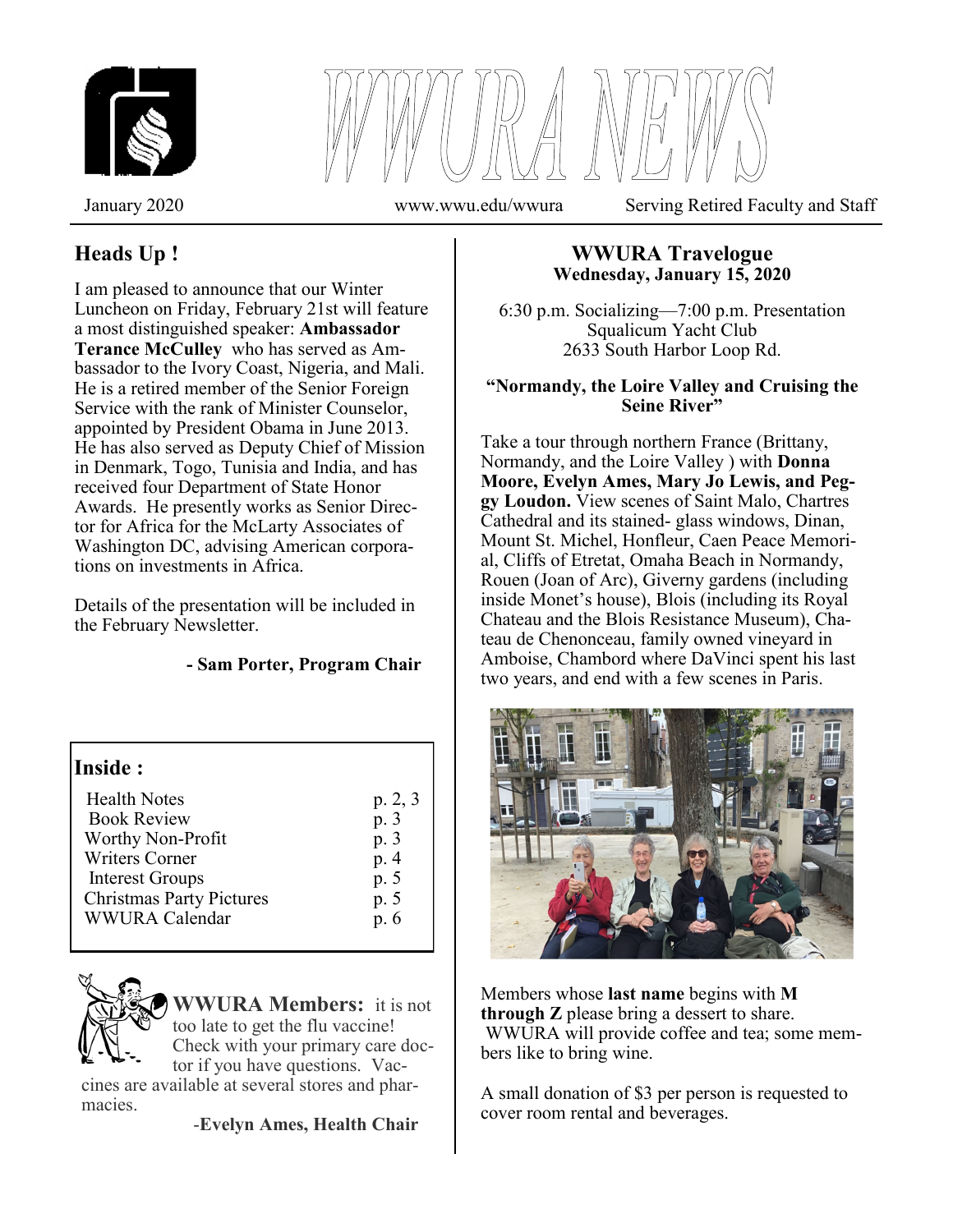### **January 2020 Health Notes by Evelyn Ames** *Social Ties/Friendships Affect Our Health*

Our social and personal links to others can have powerful effects on our health. Whether with family, friends, romantic partners, neighbors, or pets, social connections can influence our biology and well-being. One sign of a healthy relationship is feeling good about oneself around partner, family member, or friend. You feel safe talking about how you feel. You listen to each other. You feel valued and you trust each other. Friends increase our sense of belonging and purpose, reduce levels of stress, improve self-confidence and self-worth, and help us cope with traumas, such as divorce, serious illness, or death of a loved one.

Sheldon Cohen (scientist) at Carnegie Mellon University has explored links between relationships and health for more than three decades. As reported in News in Health at the National Institutes of Health, Cohen's team exposed more than 200 healthy volunteers to the common cold virus and observed them for a week in a controlled setting. They found "that the more diverse people's social networks—the more types of connections they had—the less likely they were to develop a cold after exposure to the virus." They also found evidence that people with more types of connections also tend to have better health behaviors (such as not smoking or drinking heavily) and more positive emotions.

Cohen's research group has also been exploring whether simply believing one has strong social support may help protect against the negative effects of stress. Long-term conflicts with others are a potent stressor that affect health. They found that its effects are buffered by perceived social support. "People who have high levels of conflict and low levels of social support are much more likely to get sick when exposed to a virus. Those with high conflict and high levels of social support seem protected." In addition, hugging seemed to shield against stress. People who reported having more frequent hugs were less likely to develop an infection after viral exposure. In other words, having a variety of social relationships might improve one's ability to fight off germs, may help reduce stress and heart-related risks and promote a more positive outlook on life. In contrast, loneliness and social isolation are linked to poorer health, depression, and increased risk of early death.

Adults with strong social support have a reduced risk of significant health problems, including depression, high blood pressure and an unhealthy body mass index (BMI). Studies have found that older adults with a rich social life are likely to live longer than their peers who have fewer connections. Good friends help a person celebrate good times, provide support during bad times, prevent loneliness and give a person a chance to offer needed companionship. Friends can increase a sense of belonging and improve selfconfidence and self-worth.

Developing and maintaining good friendships takes effort. Various sources suggest the following as ways to meet new people: attend community events (often listed in newspaper or community bulletin boards); volunteer at such places as a museum, library, place of worship, hospital, charitable organization or community center; extend or accept invitations to social gatherings; take up new interests such as enrolling in our local Academy for Lifelong Learning classes (strike up conversations with those who attend); join in faith community activities; or take a walk and engage in conversations with people met on the walk. The number of friends is not as important as the quality of the friendship.

Nurture friendships by displaying kindness and gratitude (forget criticism and negativity). Listen and ask what is happening in friends' lives. Pay attention to what is being expressed. Be willing to disclose personal experiences and concerns about oneself. Demonstrate that one can be trusted and responsible and reliable. Follow through on commitments and keep private information confidential. Be available to get together for lunch, dinner, or a cup of tea! And lastly, resist the temptation to stay home and not attend social settings!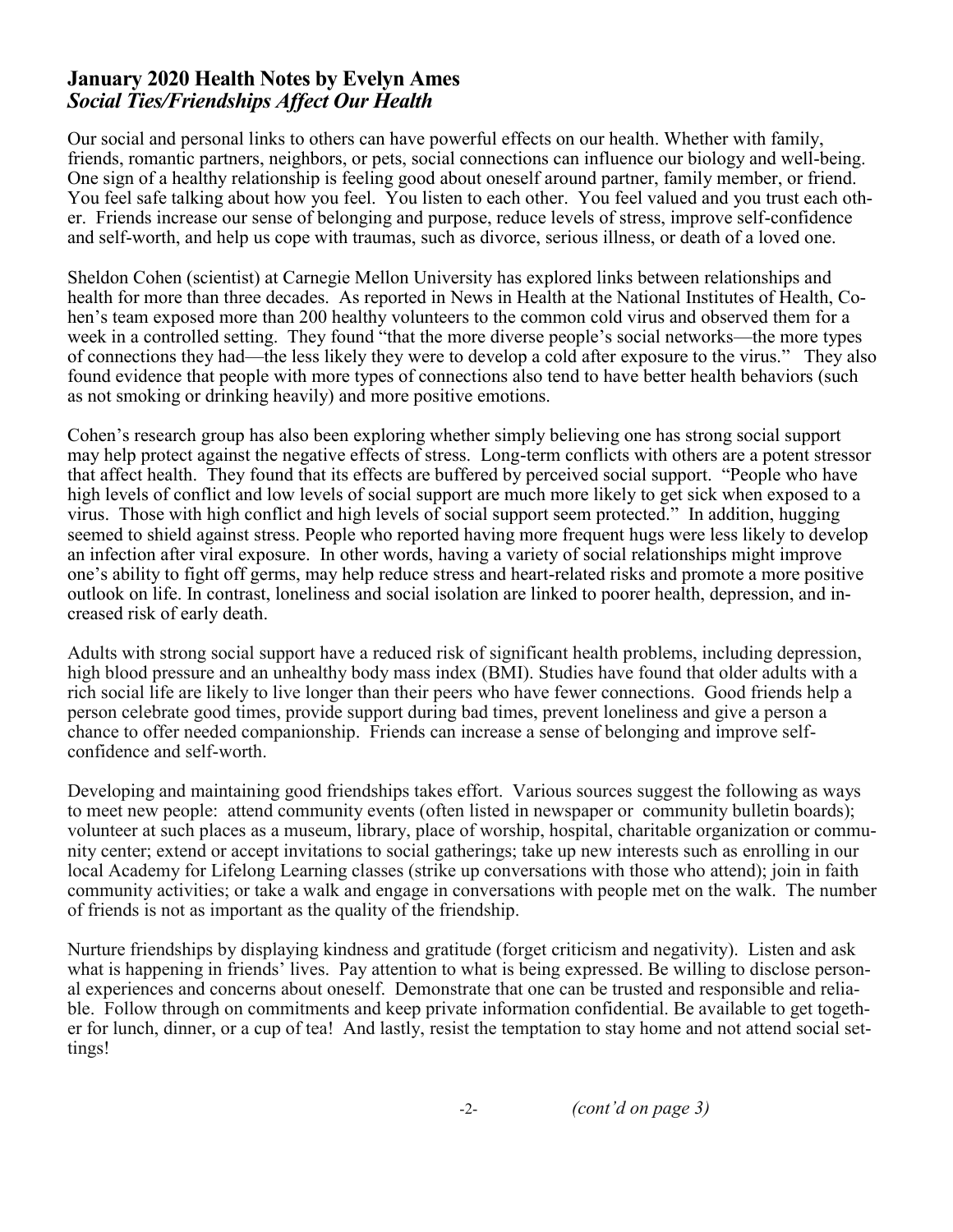### **Health Notes,** *cont'd*

The following list is from *The Friendship Book, 2005* by Francis Gay. This is a partial list of resolutions for January.

- I will give up complaining and be more grateful.
- I will give up pessimism and be an optimist.
- I will stop judging harshly and think kind thoughts.
- I will give up bitterness and turn to forgiveness.
- I will give up anger and practice being patient.
- I will give up being gloomy and enjoy the beauty around us.

**Sources:** [https://newsinhealth.nih.gov/2018/04/building](https://newsinhealth.nih.gov/2018/04/building-social-bonds)-social-bonds [https://newsinhealth.nih.gov/2017/02/do](https://newsinhealth.nih.gov/2017/02/do-social-ties-affect-our-health)-social-ties-affect-our-healt[h](https://www.mayoclinic.org/healthy-lifestyle/adult-health/in-depth/friendships/art-20044860) [https://www.maHYPERLINK "https://www.mayoclinic.org/healthy](https://www.mayoclinic.org/healthy-lifestyle/adult-health/in-depth/friendships/art-20044860)-lifestyle/adult-health/indepth/friendships/art-[20044860"yoclinic.org/healthy](https://www.mayoclinic.org/healthy-lifestyle/adult-health/in-depth/friendships/art-20044860)-lifestyle/adult-health/in-depth/friendships/art-[20044860](https://www.mayoclinic.org/healthy-lifestyle/adult-health/in-depth/friendships/art-20044860)

### **Book Review**

#### *Endurance* **by Alfred Lansing: A Review**

This impressive, exciting book is the standard, indeed classic, narration of the outstanding accomplishment of Sir Ernest Shakleton. First published in 1959 and republished in 2014. Shakleton's story is, I think, a useful metaphor for some of the qualities we all need in these difficult times, not least of which are uprightness, integrity, courage, and almost unimaginable steadiness of purpose. Shakleton was already a knighted Antarctic explorer when he set out from England in 1914 as World War I was just beginning, and under the auspices of the British navy and its First Lord, Winston Churchill. His ship, the *Endurance*.



## **A Worthy Non-Profit**

#### **Blue Skies for Kids: A Worthy Non-profit**

For twenty years this estimable non-profit has been helping the most vulnerable among us—homeless children, low-income children, and children in foster care—through providing them with warmth (coats, gloves, scarves, blankets) and through enriching their lives and their prospects by providing support for lessons in dance, Taekwondo, gymnastics, art, music, sports. It has a musical instrument lending program. Its main fundraising activities are an annual dinner and auction and an annual casino night. Individual donations are always welcome. Donors may sponsor an individual child. Blue Skies, which help hundreds of kids each year, has its office at 2505 Cedarwood, Suite 5. Its phone number is 360-756-6710. An opportunity to donate is provided on the Blue Skies website.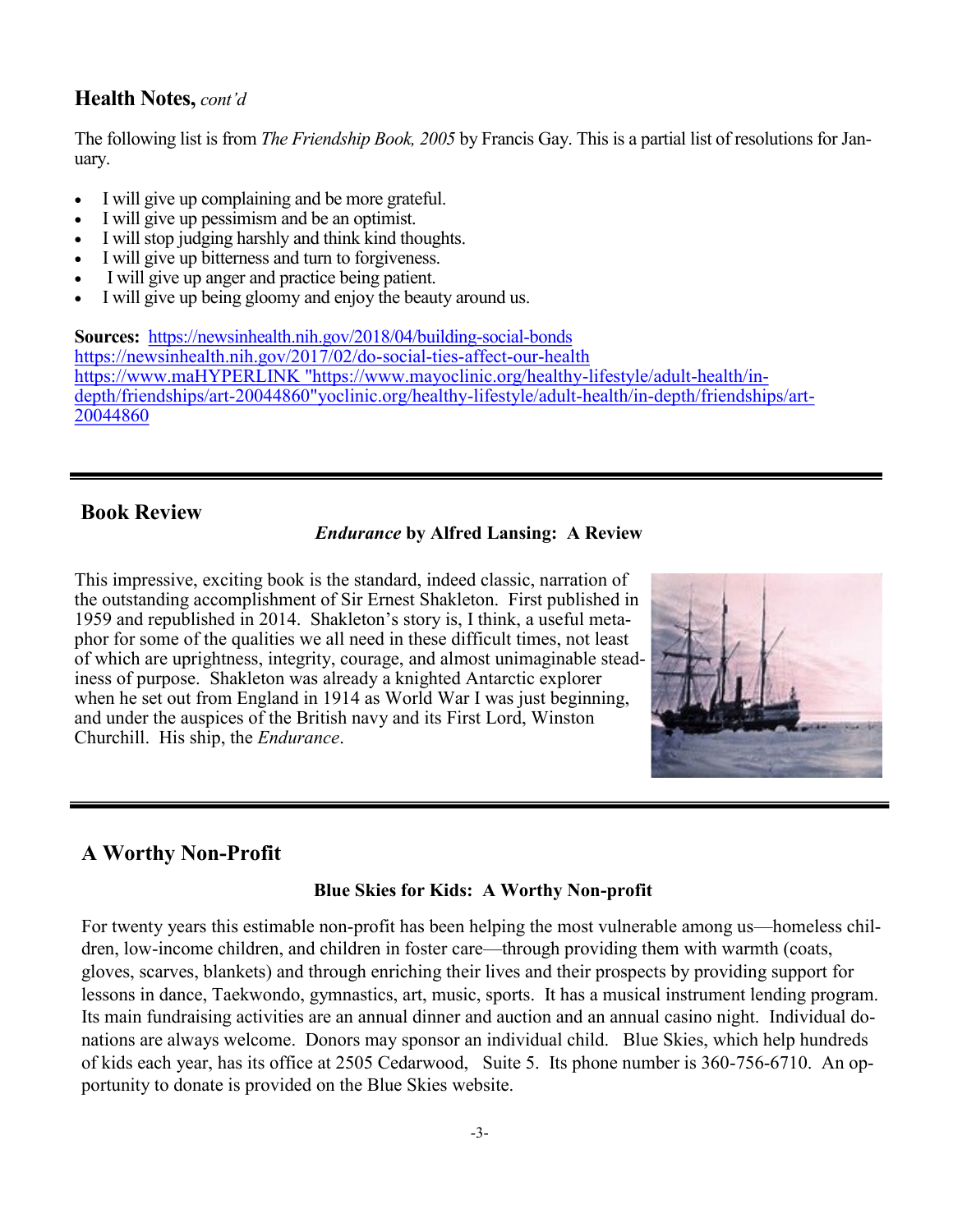## **Writers Group**

### **Caribbean Confrontation**

My husband and I were under sail off the Caribbean coast of Honduras with our favorite couple. It was a hot, moonless night. The spreader atop our mast was glowing. Otherwise a totally black sea and sky. My husband and I were on our bunks asleep. The skipper's wife was at the helm.

Suddenly, out of nowhere, an immense and blinding light was shone on our dark boat. Then a loud voice : "Sailboat, prepare for boarding." All we could see was the big, bright light. I had read reports about this region of the world where smugglers commandeered innocent boats and killed their owners. I was terrified our boat was going to become a drug running one – with us at the bottom of the Caribbean.

Then the loud voice continued: "This is the United States Coast Guard. All passengers are to remain in the cockpit and not move." Our skipper told us not to talk, but to sit quietly while  $\sin 2\theta - \sin 3\theta$ formed men approached in a dingy. We were told firmly not to try to help them by getting up to take their lines when they reached our sailboat. I was relieved, but still fearful about who these midnight intruders really were I was still thinking that these might be costumed pirates.

The skipper's wife, my husband and I waited quietly while our skipper went down into the cabin with an officer to show our boat papers and answer questions. I believe that each of us had one uniformed man watching each of us. A young man in a heavy dark blue uniform seemed to be assigned to me. I glanced a him and suddenly he reminded me of my high school students -so young! So young and earnest! No longer terrified, I said quietly "in this heat you must be cooked!"

"Ma'am, You don't know the half of it. Under this heavy uniform we are all wearing bullet proof vests." That did it and I giggled because he sounded so like an American – and just a kid! What a relief! I began to believe that we would be OK.

After the boat inspection we were told to remain seated as our visitors got into their dingy and disappeared toward the bright light. That light was turned off and nothing but blackness remained. I never saw nor heard their big Coast Guard boat.

I remembered the whole incident as being pretty spooky.

Our skipper said he had been asked by the Coast Guard officer who led our boat search to sign a form stating that no damage had been done to the sailboat – no slit cushions, etc. We had been asked to produce some of our safety equipment like flairs, life vests and fire extinguishers. But we were not fooled. In the middle of the night the Coast Guard was not checking safety equipment, but looking for drugs for which the Caribbean is famous.

We had passed the test! Old innocent citizens out for a sailing adventure! We really got one that night!

Pat Clarke June 27, 2019

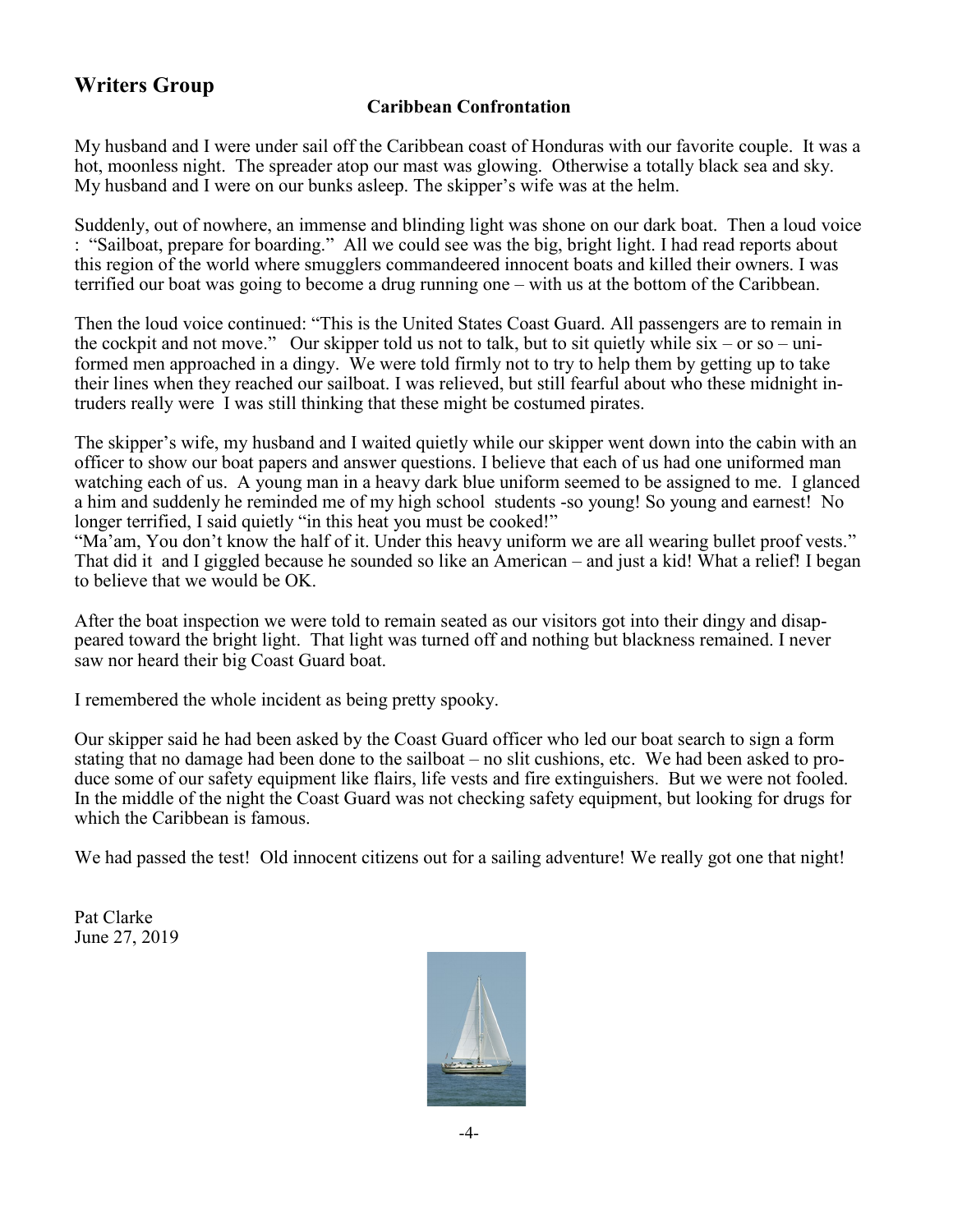# **JANUARY 2020 INTEREST GROUPS**

If you are interested in one of the groups please call or email the contact person.

**BOOK GROUP**--Donna Moore, 360-733-5769 dfmoore12@gmail.com

We will meet on Tuesday, January 21st at 2:00 pm at the home of Barbara Davidson, 806 17th St., 360-734-8782, B\_Davidson33@hotmail.com,

- January's book is *The Rent Collector* by Cameron Wright. Discussion leader-Suzanne Krogh, snacks– Minda Rae
- February's book is *Mudbound* by Hillary Jackson. Discussion leader-Mary Jo Lewis, snacks-Evelyn Ames.

March's book is *The Library Book* by Susan Orlean. Discussion leader-June Hopkins, snacks-Lina Zeine

**INFORMAL DINING—Stephen Hutchens, 360-483-6873 sphutchens@yahoo.com.** We are off to another great year!!

**OPERA GROUP**--Evelyn Ames, 360-734-3184, evelyn.ames@wwu.edu Contact Evelyn for more information.

**2019-2020 MET HD** schedule (Saturdays at Regal Cinema. Tickets can be ordered ahead of time by going online.

January 11: *Wozzek* by Alban Berg

February 1: *Porgy and Bess* by the Gershwins

**Met HD: Radio broadcasts**: King FM-98.1 at 10 a.m. and CBC Radio 105.7 at 1 p.m.  **January's operas**: January 18, *"La Traviata",* January 25 -*" La Boheme"*

**WRITER'S GROUP -** Troy Faith Ward, 425-299-4924, troyfaithward@gmail.com. Meets twice a month. The groups are kept small so there is time for reading and critiquing each other's work.

A second writing group has started and is accepting new members. Meets twice a month. Call Howard Evans, 360-650-9724, barbandhoward@comcast.net if interested

## **Scenes from the December 2019 Holiday Party**

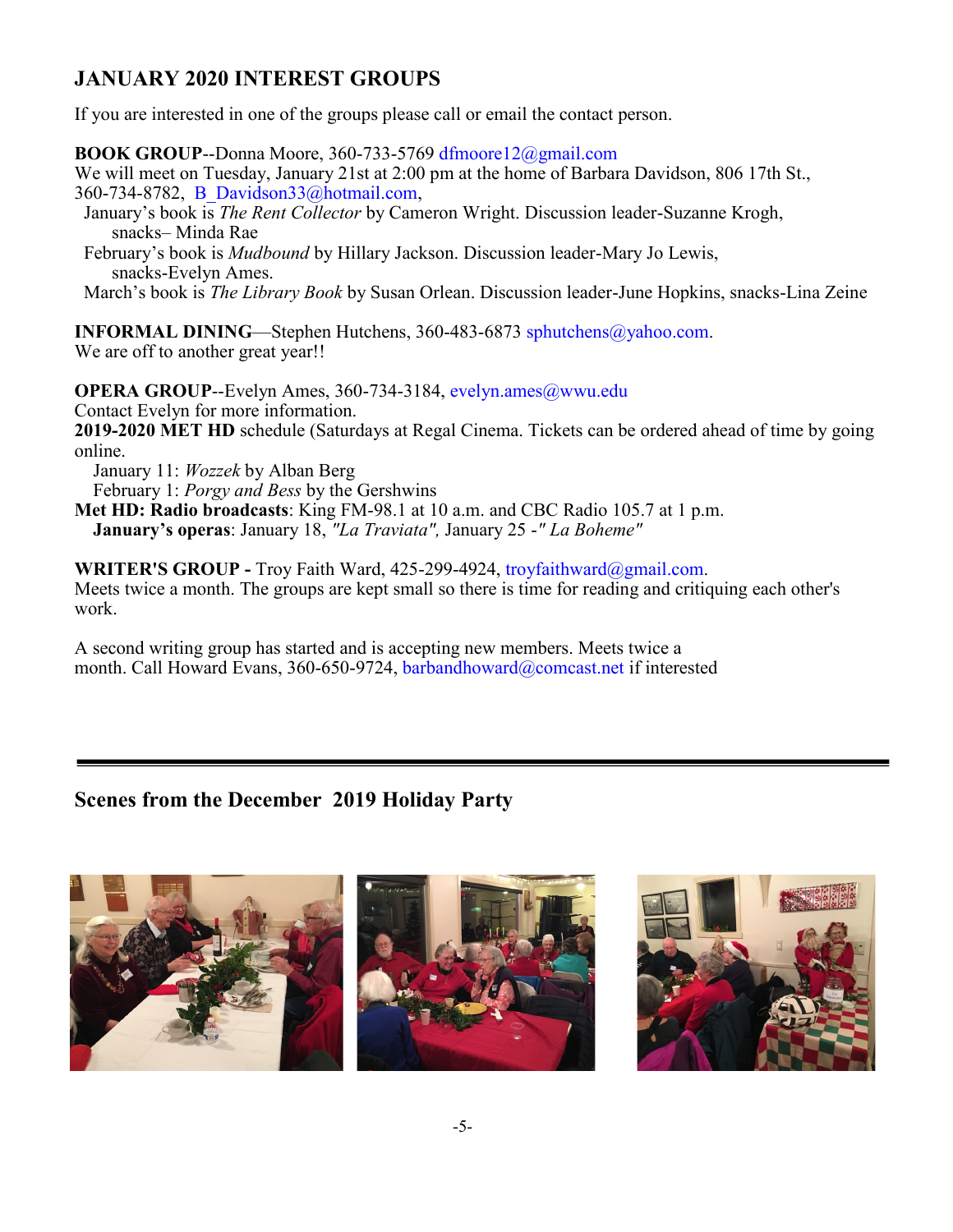### **January 2020**

- 7—Board Meeting
- 15—Travelogue—6:30 p.m. Squalicum Yacht Club "Normandy, the Loire Valley & Cruising the Seine

### **February 2020**

- 4—Board Meeting
- 21—WWURA Luncheon-11:30 Northwood Hall Speaker– Ambassador Terance McCulley

### **March 2020**

- 3 –Board Meeting
- 18—Travelogue-6:30 p.m. Squalicum Yacht Club "Wales and Ireland" with Carol Rice

### **April 2020**

- 7—Board Meeting
- 15—Travelogue—6:30 p.m. Squalicum Yacht Club "Around the World" with David Carroll
- 17—WWURA Luncheon-11:30 Northwood Hall Speaker: Terry Finn, Railroad Issues Affecting Bellingham

### **May 2020**

5—Board Meeting

Western Washington University Retirement Assoc. ( WWURA) 516 High Street Bellingham, WA 98225-9020